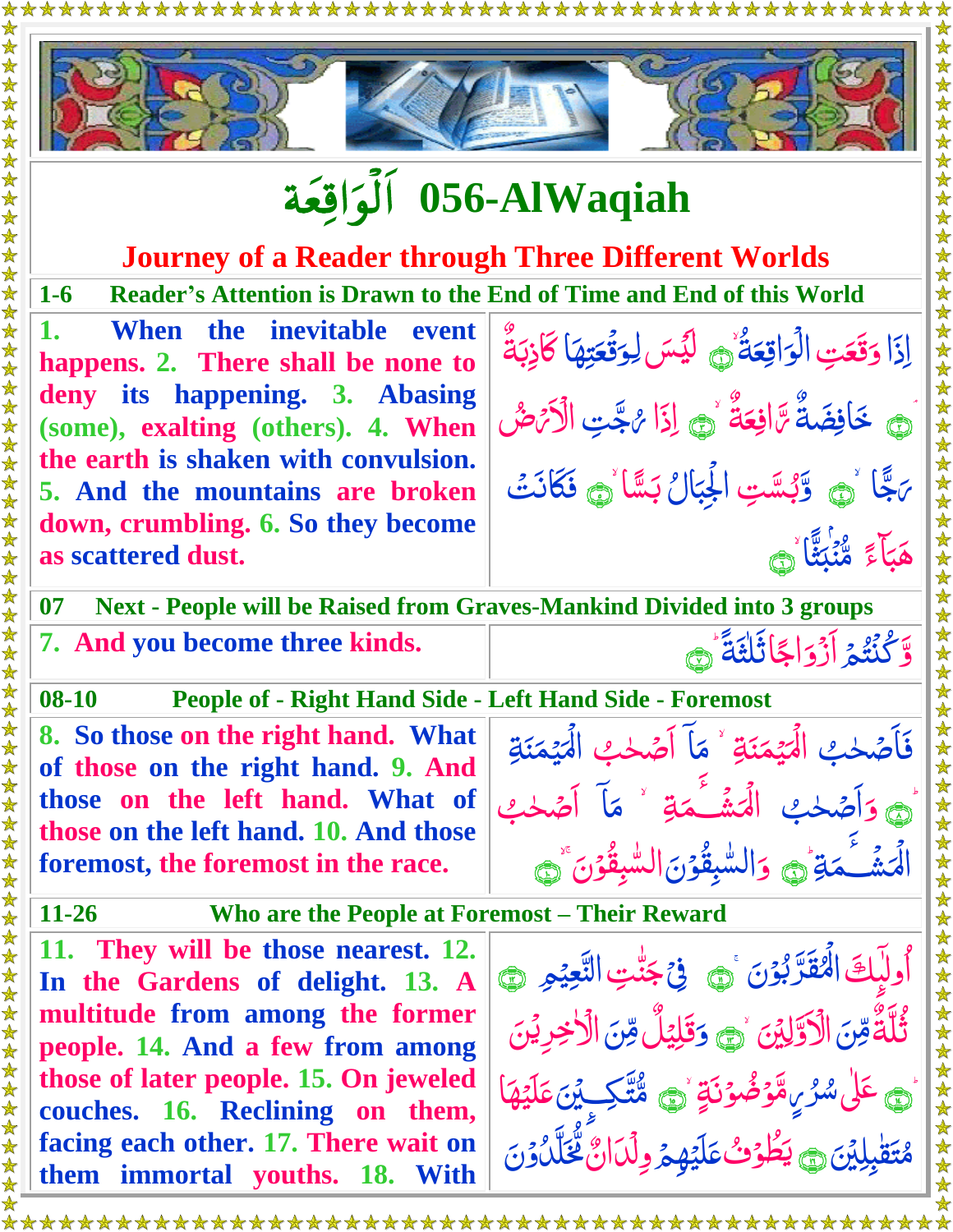**goblets, and pitchers, and a cup from a pure spring. 19. No headache will they get therefrom, nor will they be intoxicated. 20. And fruit, whichever they may choose. 21. And the flesh of fowls, whatever they may desire. 22. And fair ones with wide lovely eyes. 23. The likeness of well guarded pearls. 24. Reward for what they used to do. 25. They shall not hear therein vain talk, nor sinful speech. 26. Except the saying: "Peace, Peace."**

<u>پ</u> پاکواپ <u>َ</u> بِأَكْوَابٍ وَّأَبَابِ يُقَّ Ï <u>ُ</u><br>ا وَكَأْسٍ قِنْ مَّعِيْنٍ مَسَى  $\tilde{J}$  $\tilde{\cdot}$  $\sum_{i=1}^{n}$  $\zeta$ ل<br>ایل <u>ل</u>ى<br>ك ا<br>ا يُصَكَّعُوۡنَ عَنۡهَا وَلَا <u>أ</u> <u>مَ</u>  $\sum_{n=1}^{\infty}$ ن<br>مُ و ِ َ يُنُزِفُوۡنَ ۡ۞ <u>أ</u> ؤ اُ مگر  $\frac{1}{2}$ َ وَفَاكِهَةٍ َا  $\frac{1}{2}$ بالة  $\frac{1}{2}$ َ ن و َ ّي َ خ َ ت <u>ُ</u><br>ُ  $\overline{a}$ ار<br>ا يَتَخَبَّرُوْنَ ٰ ﴾ <u>ُ</u><br>ا وَلَحْمِ طَبْرِ ثَمَّ ار<br>نا لکو<br>م َا  $\frac{1}{2}$ j<br>2 َ ن و ه َ شت ز<br>م  $\overline{\mathcal{L}}$ ر<br>شون <u>ا</u><br>• يَشْتَهُوْنَ ١ َ و  $\tilde{\mathcal{J}}$ حْوَةٌ عِيْنٌ مَسَى كَامَثَالِ اللَُّّؤَلَّٰؤِ <u>أ</u> Í ر<br>ٱ  $\overline{\phantom{a}}$ ر<br>ا ر<br>ا لَمَكْنُوْنِ ا <u>أ</u>  $\lambda$ ِ جزاءَ ֺ֦֦֦֧֧֚֚֚֚֝֕֝֬֟֝֬֝֓֕֝֬֝֬֝֬֝֓֝֬֝֬֝֬֝֟֓֝֬֝֬֝֬֝֬֝֓֝֬֝֬֝֓֬֝֬֝֬֝֬֝֬֝֬֝֬֝֬֝֬֝֝֬֝֝֬֝֝֬<br>֧֪֪֧֪֪֧֝֝֝֝<br>֧֪֝ جَزَآءً<sup>'</sup> بِهَا **کر**<br>م بِهَا كَانُوۡا <mark>يَعۡمَلُوۡنَ</mark><br>ِ  $\ddot{\phantom{0}}$ لمۇن <u>أ</u>  $\mu$ ر<br>م م ع á يَعۡمَلُوۡنَ ۞ لَا َ ن و ع <u>ُ</u><br>ُ Í ا<br>م م س  $\tilde{a}$ يَسْمَعُوۡنَ فِيۡهَا لَغَوَا  $\frac{1}{2}$ ًّ لَغَوَا وَّلَا تَأْثِيْهَا د<br>کا <u>ق</u> <u>ل</u><br>م تَأْثِيْمًا ۚ۞ اِلَّا قِيْلاً  $\frac{1}{2}$ اُ<br>ار َا ں<br>ایک ا ً<br>أ م ل ٰ أم<br>ا سَلْمًاسَلْمًا <u>ً</u> م ل ٰ ن<br>-سَلْمًا ک

**27-40 Who are the People of Right Hand Side – Their Reward**

**27. And those on the right hand, what of those on the right hand. 28. Among thornless lote trees. 29. And clustered plantains. 30. And outspread shade. 31. And water gushing. 32. And abundant fruits. 33. Neither out of reach, nor forbidden. 34. And upraised couches. 35. Surely, We have created them a (new) creation. 36. And made them virgins. 37. Loving, of equal age. 38. For those on the right hand. 39. A multitude of those from among the former. 40. And a multitude of those from among the later.**

<u>ُ</u><br>ا وَأَصَّحْبُ الْيَمِيْنِ  $\frac{1}{\sqrt{2}}$ اً<br>ا  $\tilde{\downarrow}$ لَہِ<br>م لیک<br>م الۡيَمِيۡنِ ۡمَاۤ<br>َ مَاً اَصۡحٰبُ الۡيَمِيۡنِ  $\frac{1}{\sqrt{2}}$ ٰ  $\tilde{\downarrow}$ ل<br>په لیک<br>م الۡيَمِيۡنِ ۡ۞ <u>ئی</u> ا فِيْ سِنَ ٍ تَخْضُوۡدِ ۚ رَ وَطَلَحِ مِّنۡضُوۡدِ ۚ ر<br>پا <u>أ</u> Ï <u>أ</u>  $\ddot{\bm{\delta}}$ َ دَظِلٍّ لَّمَكُوْدٍ ۚ وَ يَا مَا ءِ  $\int$ <u>ُ</u><br>ا ĺ  $\ddot{\vec{r}}$ Ï م<br>م مَاءٍ مُّسَكُوۡبٍ ۡ۞ <u>أ</u> Ĩ  $\ddot{\bm{\delta}}$ وَّفَاكِهَةٍ كَثِبْرَةٍ Ï اسم<br>سا كَثِيْرَةٍ ۞ لَا مَقُطُوْعَةٍ لَو<br>پ  $\sum_{i=1}^{n}$ <u>ُ</u><br>ُ اً<br>م مَقَطُوْعَةٍوَّلَا *مَنْوُعَةٍ* ق<br>- $\tilde{\mathbf{A}}$ لي<br>ما ِ<br>ُ ُ وَ ذُرُشٍ مَّرُنُوْعَةٍ مَ إِنَّا آنَشَأَهُنَّ ر<br>ر  $\ddot{\bullet}$ <u>أ</u>  $\ddot{\bullet}$ ر<br>لا  $\ddot{\bm{\delta}}$ i<br>C  $\ddot{\cdot}$  $\tilde{\boldsymbol{\beta}}$ ِ<br>م اِنۡشَآءَ ۚ ۞ فَجَعَلۡنٰهُنَّ  $\ddot{\cdot}$  $\overline{\mathcal{L}}$ ٰ ع ُجَعَلۡنٰهُنَّ اَبۡكَاۃَا ن<br>كا اَبْكَاءًا ` <sub>ه</sub> عُرُبًا <u>رَ</u> لياً<br>ا ب ر<br>( ر ع ءَ<br>ِ ا <u>ب</u><br>• اب َ آَتْرَابًا ۚ ۞ لِٱضۡحٰبِ الۡيَمِيۡنِ اُمُّ ت ٰ ب<br>∕ ل<br>مر لیک<br>د الۡيَمِيۡنِ ۙ۞ <mark>ثُلَّةٌ</mark>مِّ  $\sum_{i=1}^{n}$ <u>بي</u> ن ِ َۡي ل الَّاوَلِيْنَ مَ  $\frac{1}{2}$ ُ<br>ا وَثَّلَةٌ  $\sum_{i=1}^{n}$ ا ∙<br>ا ن  $\frac{1}{2}$ الأخِرِيْنَ ١  $\frac{1}{2}$ 

**41-56 Who are the People of Left Hand Side – Their Reward**

**41. And those on the left hand, what of those on the left hand. 42. In the scorching wind and the boiling water. 43. And the shadow of black smoke. 44. Neither cool nor**

<u>ُ</u><br>ا وَأَصَّحْبُ الشَّمَالِ  $\ddot{\phantom{0}}$ اللہ میں اس کا اس کا اس کا اس کا اس کا اس کا اس کا اس کا اس کا اس کا اس کا اس کا اس کا اس کا اس کا اس کا اس کا<br>اس کا اس کا اس کا اس کا اس کا اس کا اس کا اس کا اس کا اس کا اس کا اس کا اس کا اس کا اس کا اس کا اس کا اس کا اس  $\tilde{\downarrow}$ **م**<br>م النِّمَالِ ْمَآ  $\sum_{i=1}^{n}$ ا<br>م مَا اَصَحْبُ الشَّمَالِ  $\ddot{\phantom{0}}$ ٰ  $\tilde{\downarrow}$ ا<br>م الشِّمَالِ  $\frac{1}{2}$ ے<br>، ف<sup>ى سَ</sup>مُّوۡمٍ وَّحۡمِيۡمِ ۚ ۞ وَّظِلِّ مِّنۡ يَّخۡمُوۡمٍ ۚ ۞ <u>أ</u>  $\lambda$ <u>ق</u>  $\frac{1}{2}$ Ï  $\sum_{i=1}^n$  $\frac{1}{2}$  $\sum_{i=1}^{n}$ <u>أ</u>  $\lambda$ اُ<br>گ  $\frac{1}{2}$ لَّا بِدِوَّلَا كَرِيْمٍ ٢ لِقَّهُمْ كَانُوْا قَبْلَ ذٰلِكَ ب ق<br>= ֦֦֬֝<u>֓</u> ہ<br>ا  $\tilde{ }$ Š <u>أ</u> ֦֧֝<br>֚֝<br>֚֝ ل ֖֖֖֖֖֧֖֧֚֚֚֚֚֚֚֚֚֚֚֚֚֚֚֬֝֝<u>֚</u><br>֧֪֪֪֪֩֩

\*\*\*\*\*\*\*\*\*\*\*\*\*\*\*\*\*\*\*\*\*\*\*\*\*\* \*\*\*\*\*\*\*\*\*\*\*\*\*\*\*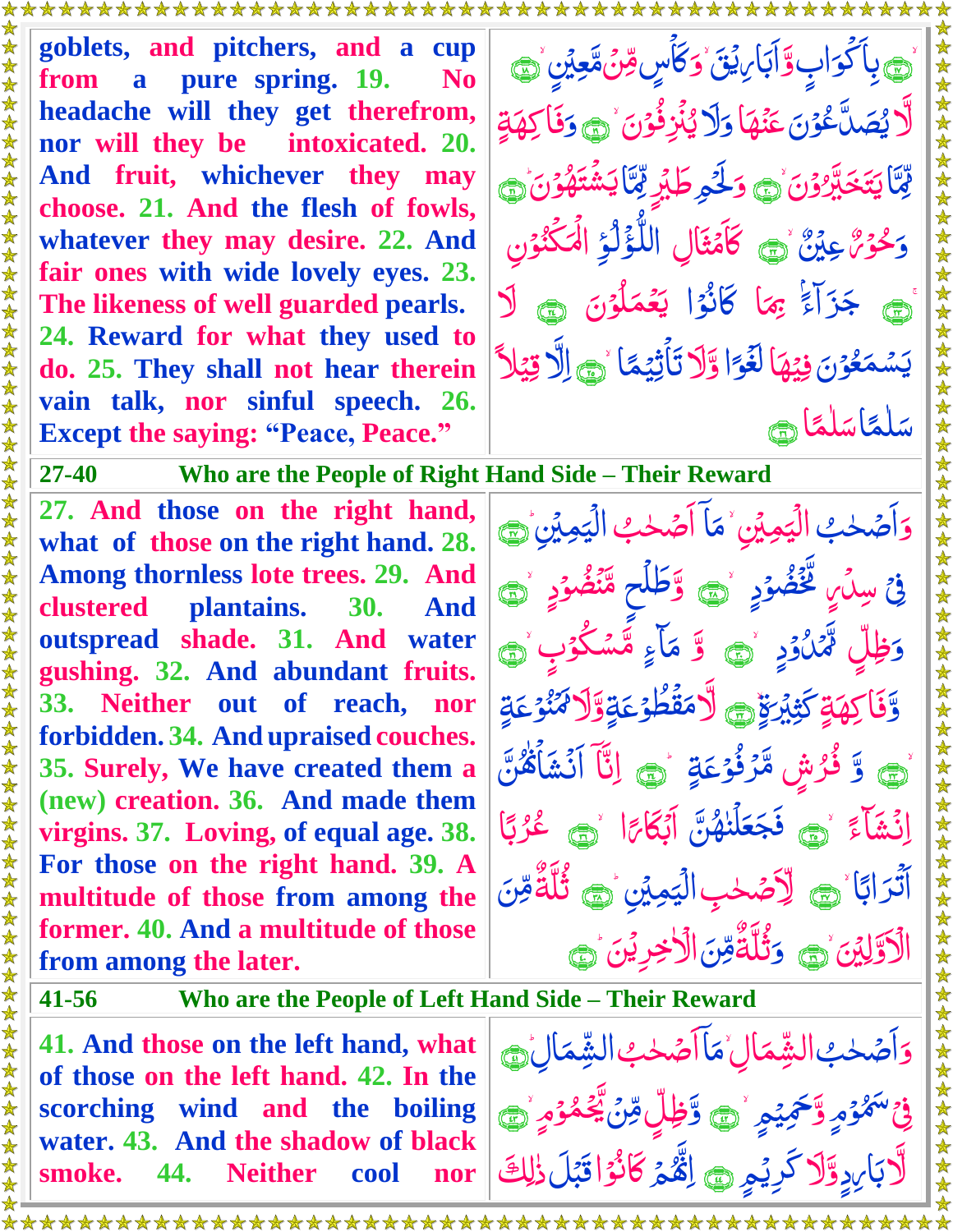**refreshing. 45. Indeed they were, before that, indulging in luxury. 46. And they used to persist in great sin. 47. And they used to say: "When we are dead and become dust and bones, shall we indeed be resurrected." 48. And our forefathers of before. 49. Say: "Surely the former and the later." 50. "Shall be gathered together to an appointed meeting of a known day" 51. "Then indeed, you the deviators, the deniers." 52. "You will eat of the tree of zaqqum." 53. "Then you fill with it your bellies." 54. "Then you will drink on it from the boiling water." 55. "So you will drink as drink the thirsty camels." 56. This will be their welcome on the Day of Judgment.**

فيتني ا<br>ا مُتَرَفِينَ ۚ أَنَّ بُو<br>لڳ í<br>S وَكَانُوْا ر<br>ا  $\ddot{\phantom{0}}$ ا<br>ا يُصِرُّوۡنَ عَلَى الۡجِنۡثِ ن<br>ِ نا<br>لہ رٌ  $\frac{1}{2}$  $\tilde{\mathbf{A}}$ ا م ظي  $\frac{1}{2}$ <u>أ</u> الۡعَظِيۡمِ ۚ<br>ٛ وَكَانُوۡ النَّقُوۡلُوۡنَ <u>أ</u>  $\ddot{\phantom{0}}$ قۇلۇن <u>أ</u>  $\frac{1}{2}$ ل <u>أ</u>  $\frac{1}{2}$ يَقُوۡلُوۡنَ ۙ إِنَا مِتَّنَا .<br>ڊ أوّلًا و<br>ا وَ كُنَّا  $\ddot{\ddot{\bm{x}}}$ and the second second second second second second second second second second second second second second second ا <u>ليا</u><br>. اب ر<br>( رَابًا وَّعِظَاهَا ڒ م<br>ڏ Ï عِظَامًا ءَانَّا  $\ddot{\phantom{0}}$ ا ءَ ء ِ َ ب<u>ْعُوْثُونَ</u> <u>أ</u> <u>ُ</u><br>ا Í  $\tilde{a}$ لي<br>ا لَّٰٓلِهِ وَقُوْنَ ۚ رَبِّيَ <u>ُ</u><br>ا <u>آداباً وُ</u>مَا  $\sum_{i=1}^{n}$ ب َ الْأَوَّلُوْنَ ٢ قُلْ إِنَّ الْأَوَّلِيْنَ <u>أ</u>  $\frac{1}{2}$ ل <u>ق</u> Î  $\ddot{\cdot}$ ل الْکُ Ï <u>ُ</u><br>پ وَالَأَخِرِيْنَ<br>ِ ار<br>ا نۙ َ ۣ <u>ُ</u><br>ُ <u>مُ</u> <u>ٱ</u><br>.  $\lambda$ ۡ لم<br>ا لْمَجْمُوۡعُوۡنَ ٰ لِیٰ مِیۡقَاتِ یَوۡمِ مَّعۡلُوۡمِ ۞ ثُمَّ َا  $\frac{1}{2}$ <u>ُرُ</u> <u>أ</u>  $\mu$ á  $\ddot{\bm{\delta}}$  $\tilde{\lambda}$ ۔<br>گ اِنَّكُمۡ اَيُّهَا ال  $\ddot{\phantom{0}}$  $\frac{1}{2}$  $\frac{1}{2}$ َ ضَّآلُونَ <u>ُ</u><br>ُ ý<br>) י<br>ל  $\ddot{\hat{c}}$ َ ن و ذ ب َك ۡۡل ۙ ِ <u>ُ</u><br>ُ  $\sum_{i=1}^{n}$  $\tilde{a}$ ا َ لأكلون <u>ُ</u><br>ُ  $\mu$  $\ddot{\cdot}$ مِنۡ شَجَرِ شَجَرٍ وِّنَ زَكَّوۡ مِ  $\frac{1}{2}$  $\sum_{i=1}^{n}$ <u>ُ</u><br>ُ  $\frac{1}{2}$ Ĭ زَقَّوْمٍ نَ َ ن و ٔـَ ا ل <u>ُرَ</u> ر<br>ا ا<br>م فَمَا لِخُنَ مِنْهَا ن<br>مُ الۡأ َ بُطُوْنَ ١ <u>أ</u>  $\frac{1}{2}$ َ فَشْرِبُوْنَ عَلَيْهِ <u>ُر</u><br>،  $\ddot{\phantom{0}}$  $\frac{1}{2}$ عَلَيْهِ  $\ddot{\cdot}$ مِنَ الْحَمِيْمِ  $\frac{1}{2}$ ن<br>ن لَحَمِيْهِ وَ ا َ ف َ .<br>شربۇن <u>أ</u>  $\sum_{i=1}^{n}$ ٰ  $\overline{a}$  $\frac{1}{2}$ شُرُبَ الْهِيْمِرُ رَحِمْنَا نُرُهُمْ ر<br>لا i<br>N  $\frac{1}{2}$ ا ٰ ہ<br>گ  $\frac{1}{2}$  $\frac{1}{2}$  $\ddot{\phantom{a}}$ ا<br>ا لِك<sup>و</sup>م <u>أ</u> ي اللاين  $\sum_{n=1}^{\infty}$ .<br>پا

ِ**57 Dear Reader-Back to Earth-We Created you so Answer the 4 Questions**

**57. We have created you, then why do you not confirm.** 

## **58-62 Question-1**

**58. So have you seen that which you emit. 59. Is it you who create it or are We the Creator. 60. We have decreed death among you, and We are not to be outdone. 61. In that We may change your likeness, and create you in (forms) that you do not know. 62. And indeed you know the first creation. Why then you do not take heed.**

ہ<br>گ وه د<br>ينگه i<br>1 ا<br>ا ءَ ءَ َ اَفَرَءَيۡتُمۡ مَّاَ  $\zeta$ ن<br>ا مُمْنُوْنَ <sub>ک</sub>ے ءَاَنَتُمْ <u>أ</u>  $\tilde{\lambda}$ ر<br>پا ہ<br>گ  $\ddot{\bm{x}}$ المجمع المستقبل المستقبل المستقبل المستقبل المستقبل المستقبل المستقبل المستقبل المستقبل المستقبل المستقبل المس<br>مستقبل المستقبل المستقبل المستقبل المستقبل المستقبل المستقبل المستقبل المستقبل المستقبل المستقبل المستقبل المس ءَ ءَاَنْتُمۡ يَخۡلُقُوۡنَهَۚ اَمۡ  $\overline{\phantom{a}}$ <u>أ</u>  $\tilde{c}$  $\mathfrak{c}$ ر<br>أم  $\frac{1}{2}$ نَ<u>حَ</u>يُّ اُ<br>گ َ الْحَالِقُوْنَ فَيَ قَدْنَ قَدَّمْنَا بَيْنَكُمُ الْمَوْتَ <u>أ</u> EXP  $\frac{1}{2}$ اُ<br>گ  $\tilde{J}$  $\tilde{\mathbf{z}}$ لَہ<br>م ار<br>الم لْمَوْتَ ا و<br>ا و ا ا<br>م وَمَا نَحْنُ بِمَسْبُوْقِيْنَ<br>م  $\frac{1}{2}$ اُ<br>گ <u>أ</u>  $\tilde{\mathbf{y}}$ <u>ú</u> ر<br>ا  $\ddot{ }$ *ِىمَسْبُوْقِيْنَ `۞ عَ*لَى اَنْ نُبُكِّل ن<br>ُ .<br>پا بہ<br>ب نَّبَلِّل نام<br>ما  $\sum_{i=1}^{n}$ ہ<br>گ أَمۡثَالُكُمۡ ر<br>ٱ َ <mark>ۯ</mark>ٮ۠ٛڹۘ۬ۺ*ؿ*ڴؽ<mark>ۯ</mark>ؿؚ۬ڡؘٳ ر<br>گ ن<br>مُ  $\ddot{\phantom{a}}$ ۡ م<br>م مَا لَا تَعْلَ á<br>Í ن<br>ا ن و م <u>أ</u>  $\lambda$ <u>ُ</u><br>ِ وَلَقَلْ عَلِمَتُمُ ل  $\tilde{\mathcal{S}}$  $\tilde{\lambda}$ ے<br>ا عَلِمۡتُمُ التَّشَاَٰةَ الْأَوۡلٰ فَلَوۡلَا  $\ddot{\tilde{}}$ <u>ُ</u><br>ُ <u>أ</u> <u>َ</u> َنَٱ كَّرُوۡنَ۞ <u>ُ</u><br>ا ر<br>\_

بالخون ر<br>ا Ĵ نُصَلِّقُو*َنَ* 

 $\frac{1}{2}$ 

اُ<br>گ

نَّحَنُ خَلَقَٰنكُمۡ فَلَوۡلَا تُّصَلِّقُوۡنَ

 $\tilde{a}$ 

ڒ

 $\tilde{\lambda}$ 

ٰ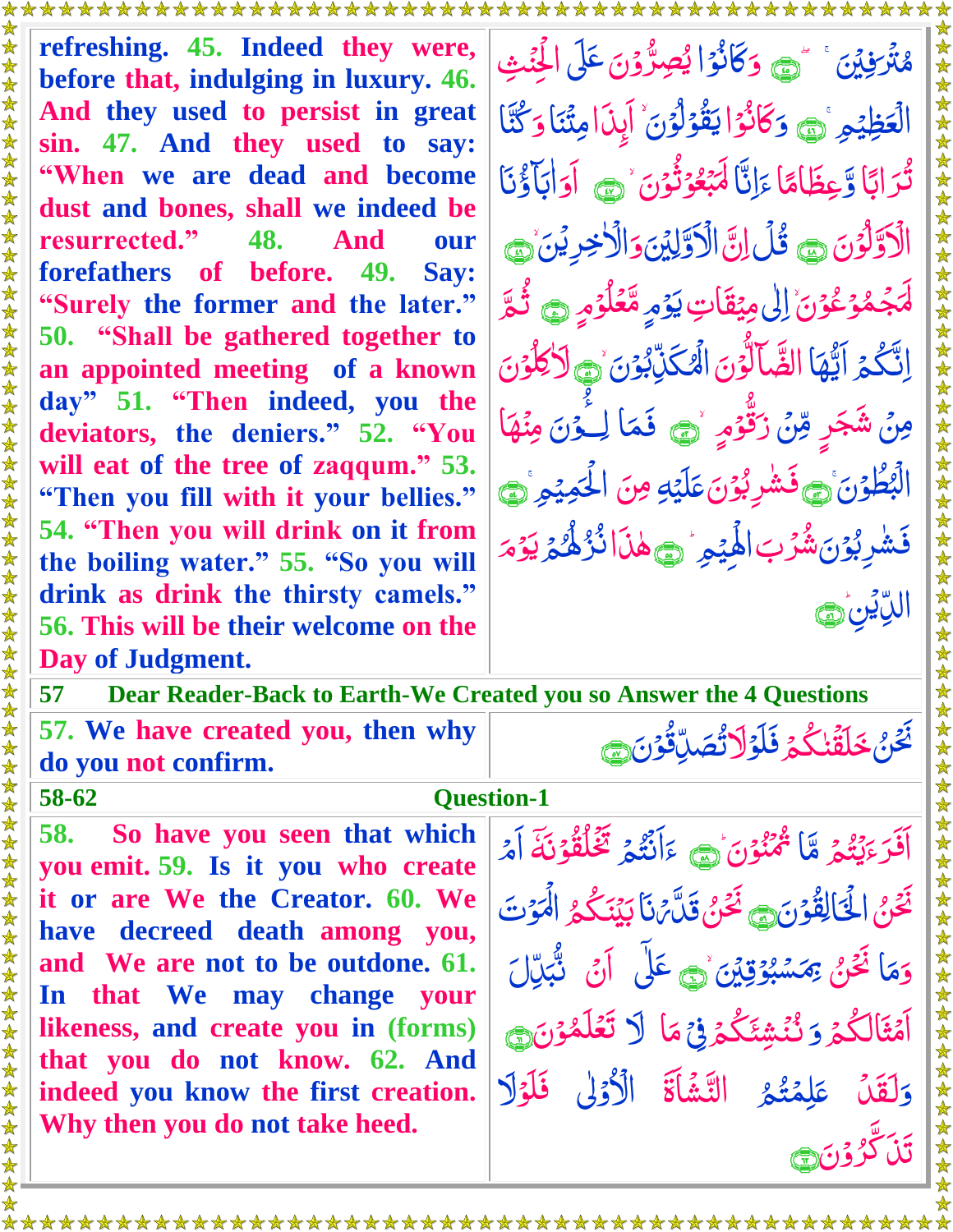| 63-67<br><b>Question-2</b>                                                                                                               |                                                                                        |
|------------------------------------------------------------------------------------------------------------------------------------------|----------------------------------------------------------------------------------------|
| 63. So have you seen that which you<br>₩<br>sow (cultivate). 64. Is it you who<br>$\bigstar$                                             | أَفَرَّءَيْتُمْ مَّا تَكُرُّنُونَ رَبِّيَ ءَاَنَتُمْ تَزْيَكُوْنَةَ                    |
| $\bigstar$<br>make it grow, or are We the grower.<br>$\bigstar$<br>65. If We will, We could turn it into<br>$\bigstar$                   | 女女女女女女女女女女女<br>آَمَرْ نَحْنُ الزَّارِعُوْنَ وَ لَوْ نَشَأَءُ لِمَحَلَّنُهُ             |
| $\color{red} \bigstar$<br>chaff, you would then be left<br>$\bigstar$<br>$\bigstar$<br>lamenting. 66. Surely, we are laden<br>$\bigstar$ | حُطَامًا فَظَلَّتُمْ تَفَكَّهُوۡنَ إِنَّا لَهُغَرَمُوۡنَ                               |
| $\star$<br>with debt. 67. Nay, but we are<br>deprived.                                                                                   | <u>َاڻَ</u> بَلُ <sup>نَ</sup> حْنُ لَحَرُ دُمُوْنَ ٢                                  |
| 68-70<br><b>Question-3</b>                                                                                                               |                                                                                        |
| 68. So have you seen the water that<br>you drink. 69. Is it you who cause it                                                             | أَفَرَءَيْتُمُ الْمَأْءَ الَّذِيْ تَشْرَبُوْنَ ْ وَ ءَاَنْتُمْ                         |
| to come down from the rain clouds,<br>黄黄<br>or do We cause it to come down. 70.                                                          | 女女女女女女女<br>آَنُزَلَّتُمُوۡ كُلُّ مِنَ الْمُزۡنِ اَمۡ نَحۡنُ الۡهُٰٓنَٰٓزِلۡوَنَ ﴾ لَوۡ |
| 女女<br>If We will, We could make it bitter.<br>Then why do you not give thanks.<br>$\bigstar$                                             | نَشَأْءُ جَعَلْنِهُ أَجَاجًا فَلَوْلَاتَشَكْرُوْنَ ،                                   |
| $\blacktriangle$<br>$\bigstar$<br>71-73<br><b>Question-4</b><br>$\blacktriangle$                                                         |                                                                                        |
| 71. So have you seen the fire that<br>you kindle. 72. Is it you who made                                                                 | 女女女女女<br>أَفَرَءَيْتُمُ النَّاىَ الَّتِيحَ تُؤْرُوْنَ رَبِّ ءَأَبْيُمْ                 |
| to grow the tree thereof, or are We<br>the grower. 73. We have made it a                                                                 | أَنْشَأَتُمْ شَجَرَهَّا آمْ نَحْنُ الْمُنْشِخُرْنَ ﴾ فَحَنْ                            |
| 女女女女女<br>remembrance and a provision for<br>the dwellers in the wilderness.                                                              | جَعَلْنِهَاتَنْ كِرَةَّوَّمَتَاعًالِلَّمُقُويْنَ ٢                                     |
| 女女女女女女女女女女女女女女女女女女女女女女女女女<br>女女<br>74-82<br>Now Think of the Greatness of Your Lord and Truth of AlQuran                                 |                                                                                        |
| 74. So glorify the name of your<br>Lord, the Supreme. 75. Then nay, I                                                                    | فَسَبِّحْ بِاسْمِ رَبِّكَ الْعَظِيْمِ ۚ ﴾ فَلَآ أُقْسِمُ                               |
| swear by the places of the stars. 76.<br>And surely, that is indeed a great                                                              | يَمَوْقِعِ النُّجُوْمِ رَبِّي وَإِنَّهُ لَقَسَمٌ لَّوَ تَعَلَّمُوْنَ                   |
| oath, if you could know. 77. Indeed,<br>this is a glorious Quran. 78. In a                                                               | عَظِيْمٌ وَ اِنَّهْ لَقُرْانٌ كَرِيْمٌ وَ فِي كِتْبِ                                   |
| Book, well guarded. 79. Which none<br>can touch but the purified. 80. A                                                                  | مَّكْنُوْنِ ۚ ۞ لَا يَمَسُّهَ إِلَّا الْمُطَهَّرُوْنَ ۞                                |
| 女女女女女女女女女女女女女女女女女<br>revelation from the Lord of the<br>Worlds. 81. Then<br><i>is</i><br>it to this                                      | تَنْزِيْلٌ مِّنْ تَّابِّ الْعٰلَمِيْنَ ۞ اَفَبِهٰذَا                                   |
| 大女<br>statement that you scorn. 82. And                                                                                                  | الْحَيْدِيْثِ أَنْثَمَرَ مُّلْكِفِنُوْنَ لَهِ وَتَجْعَلُوْنَ                           |
|                                                                                                                                          |                                                                                        |

₩